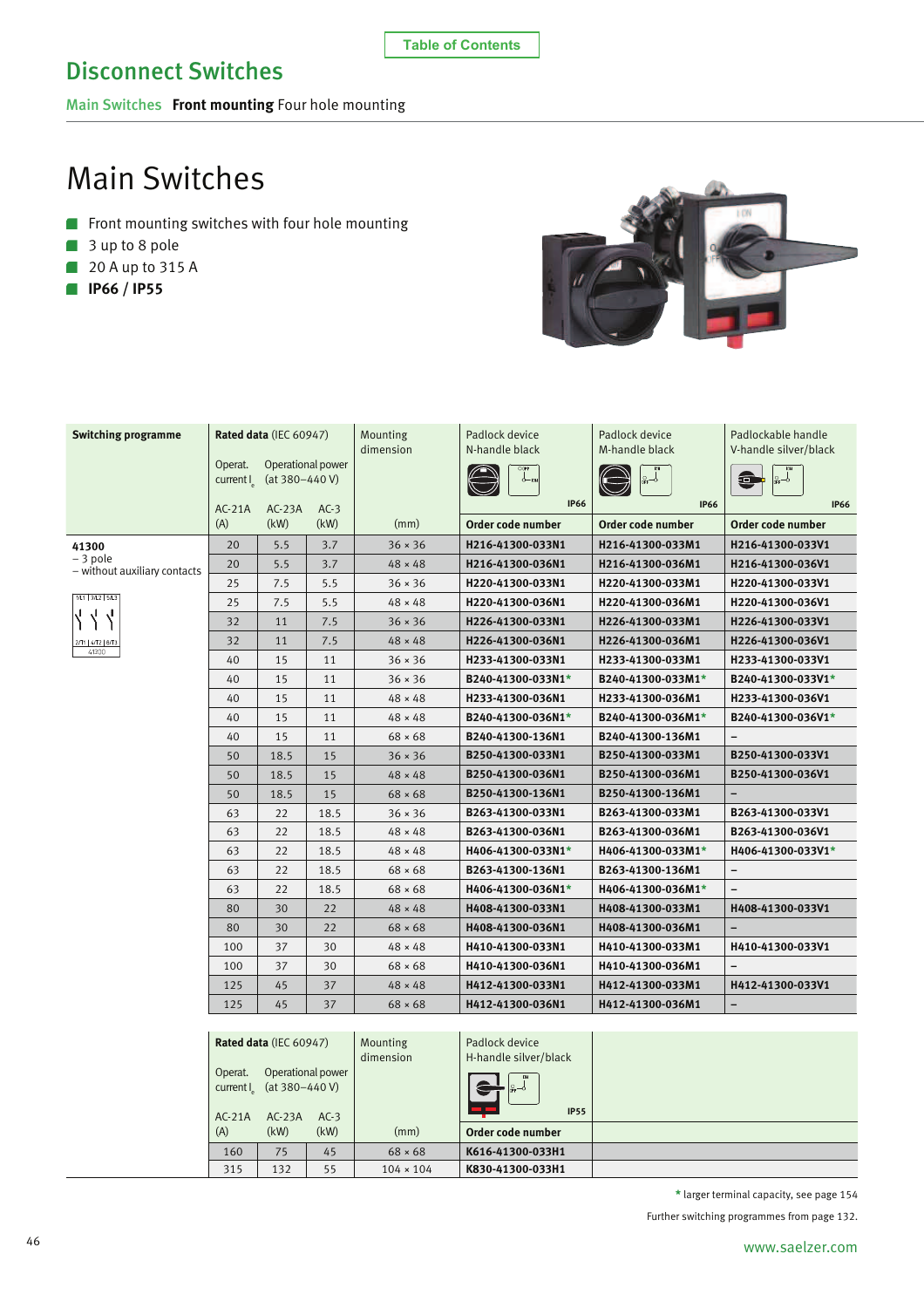

Main Switches **Front mounting** Four hole mounting

| <b>Switching programme</b>                        |                                                                                                     | Rated data (IEC 60947)              |                | Mounting<br>dimension            | Padlock device<br>N-handle black     | Padlock device<br>M-handle black     | Padlockable handle<br>V-handle silver/black |
|---------------------------------------------------|-----------------------------------------------------------------------------------------------------|-------------------------------------|----------------|----------------------------------|--------------------------------------|--------------------------------------|---------------------------------------------|
|                                                   | Operat.<br>current $I_{\alpha}$                                                                     | Operational power<br>(at 380-440 V) |                |                                  | <b>IP66</b>                          | <b>IP66</b>                          | $8 - 6$<br>Ξ<br><b>IP66</b>                 |
|                                                   | $AC-21A$                                                                                            | $AC-23A$                            | $AC-3$<br>(kW) |                                  |                                      |                                      |                                             |
|                                                   | (A)                                                                                                 | (kW)                                |                | (mm)                             | Order code number                    | Order code number                    | Order code number                           |
| 41400<br>-4 pole                                  | 20<br>20                                                                                            | 5.5<br>5.5                          | 3.7<br>3.7     | $36 \times 36$<br>$48 \times 48$ | H216-41400-033N1<br>H216-41400-036N1 | H216-41400-033M1<br>H216-41400-036M1 | H216-41400-033V1<br>H216-41400-036V1        |
| - without auxiliary contacts<br>- neutral contact |                                                                                                     |                                     |                |                                  |                                      |                                      |                                             |
| early make/late break                             | 25<br>25                                                                                            | 7.5                                 | 5.5            | $36 \times 36$                   | H220-41400-033N1                     | H220-41400-033M1                     | H220-41400-033V1                            |
| 1/L1 3/L2 5/L3<br>N                               |                                                                                                     | 7.5                                 | 5.5            | $48 \times 48$                   | H220-41400-036N1                     | H220-41400-036M1                     | H220-41400-036V1                            |
|                                                   | 32                                                                                                  | 11                                  | 7.5            | $36 \times 36$                   | H226-41400-033N1                     | H226-41400-033M1                     | H226-41400-033V1                            |
|                                                   | 32                                                                                                  | 11                                  | 7.5            | $48 \times 48$                   | H226-41400-036N1                     | H226-41400-036M1                     | H226-41400-036V1                            |
| 2/T1   4/T2   6/T<br>41300<br>MA                  | 40                                                                                                  | 15                                  | 11             | $36 \times 36$                   | H233-41400-033N1                     | H233-41400-033M1                     | H233-41400-033V1                            |
|                                                   | 40                                                                                                  | 15                                  | 11             | $36 \times 36$                   | B240-41400-033N1*                    | B240-41400-033M1*                    | B240-41400-033V1*                           |
|                                                   | 40                                                                                                  | 15                                  | 11             | $48 \times 48$                   | H233-41400-036N1                     | H233-41400-036M1                     | H233-41400-036V1                            |
|                                                   | 40                                                                                                  | 15                                  | 11             | $48 \times 48$                   | B240-41400-036N1*                    | B240-41400-036M1*                    | B240-41400-036V1*                           |
|                                                   | 40                                                                                                  | 15                                  | 11             | $68 \times 68$                   | B240-41400-136N1                     | B240-41400-136M1                     | $\overline{a}$                              |
|                                                   | 50                                                                                                  | 18.5                                | 15             | $36 \times 36$                   | B250-41400-033N1                     | B250-41400-033M1                     | B250-41400-033V1                            |
|                                                   | 50                                                                                                  | 18.5                                | 15             | $48 \times 48$                   | B250-41400-036N1                     | B250-41400-036M1                     | B250-41400-036V1                            |
|                                                   | 50                                                                                                  | 18.5                                | 15             | $68 \times 68$                   | B250-41400-136N1                     | B250-41400-136M1                     |                                             |
|                                                   | 63                                                                                                  | 22                                  | 18.5           | $36 \times 36$                   | B263-41400-033N1                     | B263-41400-033M1                     | B263-41400-033V1                            |
|                                                   | 63                                                                                                  | 22                                  | 18.5           | $48 \times 48$                   | B263-41400-036N1                     | B263-41400-036M1                     | B263-41400-036V1                            |
|                                                   | 63                                                                                                  | 22                                  | 18.5           | $48 \times 48$                   | H406-41400-033N1*                    | H406-41400-033M1*                    | H406-41400-033V1*                           |
|                                                   | 63                                                                                                  | 22                                  | 18.5           | $68 \times 68$                   | B263-41400-136N1                     | B263-41400-136M1                     |                                             |
|                                                   | 63                                                                                                  | 22                                  | 18.5           | $68 \times 68$                   | H406-41400-036N1*                    | H406-41400-036M1*                    | $\overline{a}$                              |
|                                                   | 80                                                                                                  | 30                                  | 22             | $48 \times 48$                   | H408-41400-033N1                     | H408-41400-033M1                     | H408-41400-033V1                            |
|                                                   | 80                                                                                                  | 30                                  | 22             | $68 \times 68$                   | H408-41400-036N1                     | H408-41400-036M1                     | -                                           |
|                                                   | 100                                                                                                 | 37                                  | 30             | $48 \times 48$                   | H410-41400-033N1                     | H410-41400-033M1                     | H410-41400-033V1                            |
|                                                   | 100                                                                                                 | 37                                  | 30             | $68 \times 68$                   | H410-41400-036N1                     | H410-41400-036M1                     | $\overline{\phantom{0}}$                    |
|                                                   | 125                                                                                                 | 45                                  | 37             | $48 \times 48$                   | H412-41400-033N1                     | H412-41400-033M1                     | H412-41400-033V1                            |
|                                                   | 125                                                                                                 | 45                                  | 37             | $68 \times 68$                   | H412-41400-036N1                     | H412-41400-036M1                     | -                                           |
|                                                   |                                                                                                     |                                     |                |                                  |                                      |                                      |                                             |
|                                                   |                                                                                                     | Rated data (IEC 60947)              |                | Mounting                         | Padlock device                       |                                      |                                             |
|                                                   |                                                                                                     |                                     |                | dimension                        | H-handle silver/black                |                                      |                                             |
|                                                   | Operat.<br>Operational power<br>(at $380 - 440$ V)<br>$current$ .<br>$AC-21A$<br>$AC-23A$<br>$AC-3$ |                                     |                |                                  |                                      |                                      |                                             |
|                                                   |                                                                                                     |                                     |                | <b>IP55</b>                      |                                      |                                      |                                             |
|                                                   | (A)                                                                                                 | (kW)                                | (kW)           | (mm)                             | Order code number                    |                                      |                                             |
|                                                   | 160                                                                                                 | 75                                  | 45             | $68 \times 68$                   | K616-41400-033H1                     |                                      |                                             |
|                                                   | 315                                                                                                 | 132                                 | 55             | $104 \times 104$                 | K830-41400-033H1                     |                                      |                                             |

**\*** larger terminal capacity, see page 154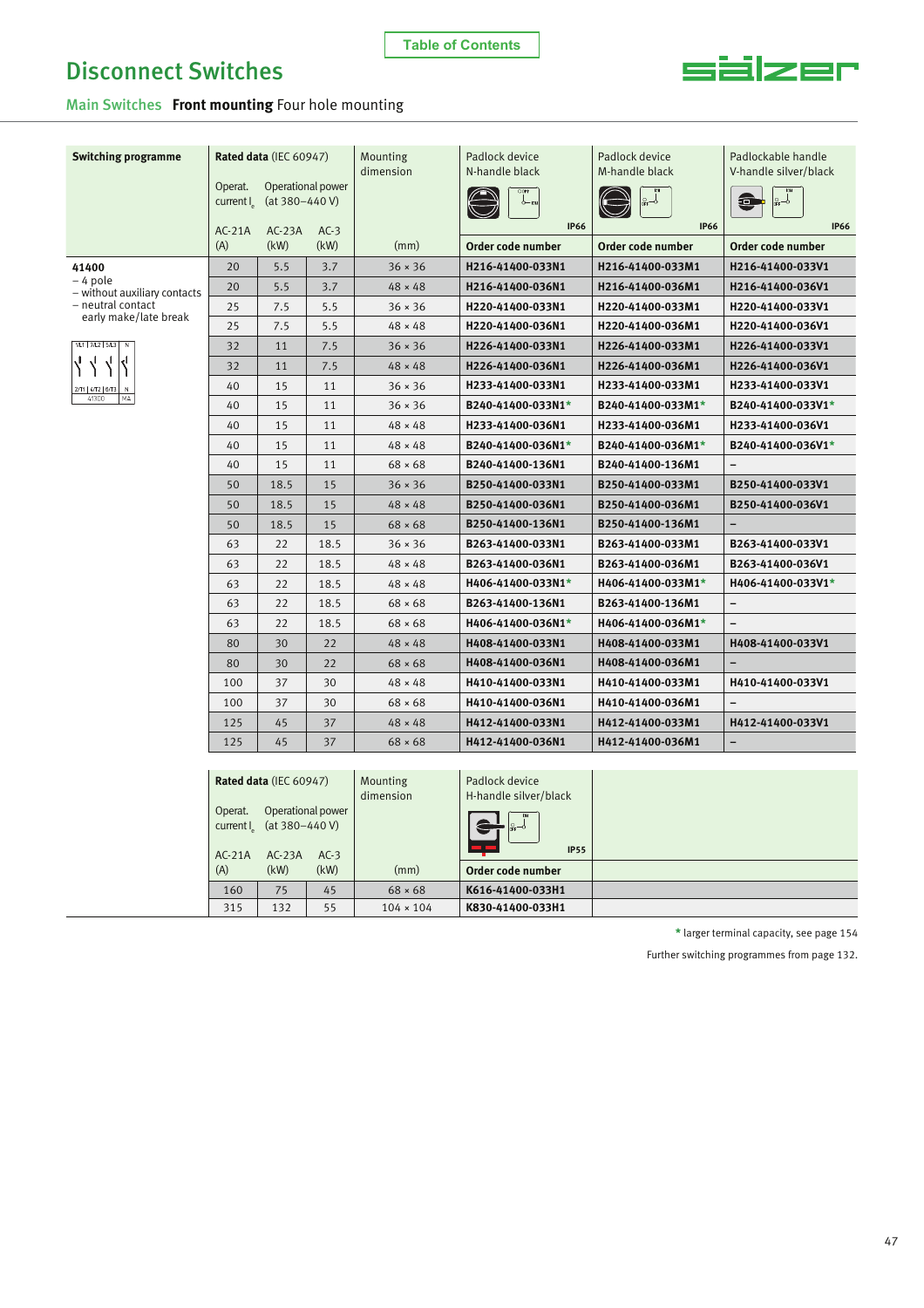### **Table of Contents**

## Disconnect Switches

Main Switches **Front mounting** Four hole mounting

| <b>Switching programme</b>        |                      | Rated data (IEC 60947)                              |                   | Mounting<br>dimension | Padlock device<br>N-handle black | Padlock device<br>M-handle black | Padlockable handle<br>V-handle silver/black |
|-----------------------------------|----------------------|-----------------------------------------------------|-------------------|-----------------------|----------------------------------|----------------------------------|---------------------------------------------|
|                                   | Operat.<br>current I | (at $380 - 440$ V)                                  | Operational power |                       | $\infty$<br><b>IP66</b>          | <b>IP66</b>                      | ା<br>ଜ⊧⊸<br>$\blacksquare$<br><b>IP66</b>   |
|                                   | $AC-21A$<br>(A)      | $AC-23A$<br>(kW)                                    | $AC-3$<br>(kW)    | (mm)                  | Order code number                | Order code number                | Order code number                           |
|                                   |                      |                                                     |                   |                       |                                  |                                  |                                             |
| 41600<br>– 6 pole                 | 20                   | 5.5                                                 | 3.7               | $36 \times 36$        | H216-41600-033N1                 | H216-41600-033M1                 |                                             |
| - without auxiliary contacts      | 20                   | 5.5                                                 | 3.7               | $48 \times 48$        | H216-41600-036N1                 | H216-41600-036M1                 | H216-41600-036V1                            |
|                                   | 20                   | 5.5                                                 | 3.7               | $68 \times 68$        | H216-41600-136N1                 | H216-41600-136M1                 | $\overline{a}$                              |
| 1L1   1L2   1L3   2L1   2L2   2L3 | 25                   | 7.5                                                 | 5.5               | $36 \times 36$        | H220-41600-033N1                 | H220-41600-033M1                 | $\overline{\phantom{0}}$                    |
|                                   | 25                   | 7.5                                                 | 5.5               | $48 \times 48$        | H220-41600-036N1                 | H220-41600-036M1                 | H220-41600-036V1                            |
| 1T1   1T2   1T3   2T1   2T2   2T3 | 25                   | 7.5                                                 | 7.5               | $68 \times 68$        | H220-41600-136N1                 | H220-41600-136M1                 | $\overline{\phantom{0}}$                    |
| 41600                             | 32                   | 11                                                  | 7.5               | $36 \times 36$        | H226-41600-033N1                 | H226-41600-033M1                 | ۳                                           |
|                                   | 32                   | 11                                                  | 7.5               | $48 \times 48$        | H226-41600-036N1                 | H226-41600-036M1                 | H226-41600-036V1                            |
|                                   | 32                   | 11                                                  | 7.5               | $68 \times 68$        | H226-41600-136N1                 | H226-41600-136M1                 | $\qquad \qquad -$                           |
|                                   | 40                   | 15                                                  | 11                | $36 \times 36$        | H233-41600-033N1                 | H233-41600-033M1                 | $\qquad \qquad -$                           |
|                                   | 40                   | 15                                                  | 11                | $36 \times 36$        | B240-41600-033N1*                | B240-41600-033M1*                |                                             |
|                                   | 40                   | 15                                                  | 11                | $48 \times 48$        | H233-41600-036N1                 | H233-41600-036M1                 | H233-41600-036V1                            |
|                                   | 40                   | 15                                                  | 11                | $48 \times 48$        | B240-41600-036N1*                | B240-41600-036M1*                | B240-41600-036V1                            |
|                                   | 40                   | 15                                                  | 11                | $68 \times 68$        | H233-41600-136N1                 | H233-41600-136M1                 | $\overline{\phantom{0}}$                    |
|                                   | 40                   | 15                                                  | 11                | $68 \times 68$        | B240-41600-136N1*                | B240-41600-136M1*                | $\overline{\phantom{a}}$                    |
|                                   | 50                   | 18.5                                                | 15                | $36 \times 36$        | B250-41600-033N1                 | B250-41600-033M1                 |                                             |
|                                   | 50                   | 18.5                                                | 15                | $48 \times 48$        | B250-41600-036N1                 | B250-41600-036M1                 | B250-41600-036V1                            |
|                                   | 50                   | 18.5                                                | 15                | $68 \times 68$        | B250-41600-136N1                 | B250-41600-136M1                 | $\overline{\phantom{0}}$                    |
|                                   | 63                   | 22                                                  | 18.5              | $36 \times 36$        | B263-41600-033N1                 | B263-41600-033M1                 | $\qquad \qquad -$                           |
|                                   | 63                   | 22                                                  | 18.5              | $48 \times 48$        | B263-41600-036N1                 | B263-41600-036M1                 | B263-41600-036V1                            |
|                                   | 63                   | 22                                                  | 18.5              | $48 \times 48$        | H406-41600-033N1*                | H406-41600-033M1*                | H406-41600-033V1*                           |
|                                   | 63                   | 22                                                  | 18.5              | $68 \times 68$        | B263-41600-136N1                 | B263-41600-136M1                 | $\overline{\phantom{0}}$                    |
|                                   | 63                   | 22                                                  | 18.5              | $68 \times 68$        | H406-41600-036N1*                | H406-41600-036M1*                | $\overline{\phantom{0}}$                    |
|                                   | 80                   | 30                                                  | 22                | $48 \times 48$        | H408-41600-033N1                 | H408-41600-033M1                 | H408-41600-033V1                            |
|                                   | 80                   | 30                                                  | 22                | $68 \times 68$        | H408-41600-036N1                 | H408-41600-036M1                 |                                             |
|                                   | 100                  | 37                                                  | 30                | $48 \times 48$        | H410-41600-033N1                 | H410-41600-033M1                 | H410-41600-033V1                            |
|                                   | 100                  | 37                                                  | 30                | $68 \times 68$        | H410-41600-036N1                 | H410-41600-036M1                 | $\overline{\phantom{0}}$                    |
|                                   | 125                  | 45                                                  | 37                | $48 \times 48$        | H412-41600-033N1                 | H412-41600-033M1                 | H412-41600-033V1                            |
|                                   | 125                  | 45                                                  | 37                | $68 \times 68$        | H412-41600-036N1                 | H412-41600-036M1                 | $\overline{\phantom{0}}$                    |
|                                   |                      |                                                     |                   |                       |                                  |                                  |                                             |
|                                   |                      | Rated data (IEC 60947)                              |                   | Mounting              | Padlock device                   |                                  |                                             |
|                                   |                      |                                                     |                   | dimension             | H-handle silver/black            |                                  |                                             |
|                                   | Operat.              | Operational power<br>$C(1)$ $(1)$ $(1)$ $(1)$ $(1)$ |                   |                       | 。。<br>$\blacksquare$             |                                  |                                             |

| Operat.<br>current I<br>$AC-21A$ | Operational power<br>(at 380–440 V)<br>$AC-23A$ | $AC-3$ |                  | )ေန<br><b>IP55</b> |  |
|----------------------------------|-------------------------------------------------|--------|------------------|--------------------|--|
| (A)                              | (kW)                                            | (kW)   | (mm)             | Order code number  |  |
| 160                              | 75                                              | 45     | $68 \times 68$   | K616-41600-033H1   |  |
| 315                              | 132                                             | 55     | $104 \times 104$ | K830-41600-033H1   |  |

**\*** larger terminal capacity, see page 154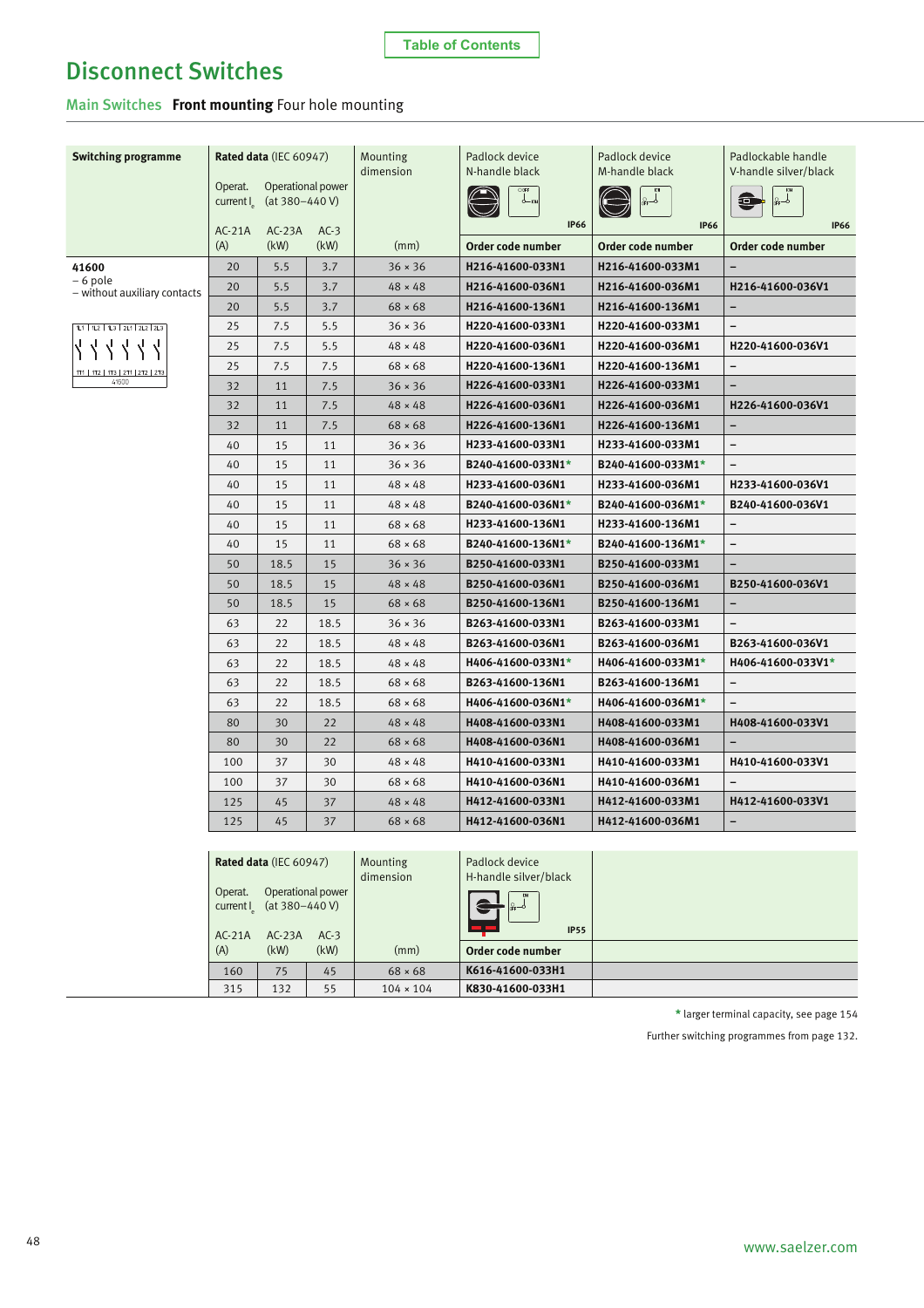

Main Switches **Front mounting** Four hole mounting

160 75 45 68 × 68 **K616-41800-033H1** 315 132 55 104 × 104 **K830-41800-033H1**

| <b>Switching programme</b>                                   |                                 | Rated data (IEC 60947) |                   | Mounting<br>dimension | Padlock device<br>N-handle black        | Padlock device<br>M-handle black | Padlockable handle<br>V-handle silver/black |
|--------------------------------------------------------------|---------------------------------|------------------------|-------------------|-----------------------|-----------------------------------------|----------------------------------|---------------------------------------------|
|                                                              | Operat.<br>current <sub>2</sub> | (at $380 - 440$ V)     | Operational power |                       | φ-αν<br><b>IP66</b>                     | <b>IP66</b>                      | $\Box$<br> சூ⊸<br><b>IP66</b>               |
|                                                              | $AC-21A$<br>(A)                 | $AC-23A$<br>(kW)       | $AC-3$<br>(kW)    | (mm)                  | Order code number                       | Order code number                | Order code number                           |
| 41800                                                        | 20                              | 5.5                    | 3.7               | $36 \times 36$        | H216-41800-033N1                        | H216-41800-033M1                 |                                             |
| $-8$ pole                                                    | 20                              | 5.5                    | 3.7               | $48 \times 48$        | H216-41800-036N1                        | H216-41800-036M1                 | H216-41800-036V1                            |
| - without auxiliary contacts<br>- 2 neutral contacts         | 20                              | 5.5                    | 3.7               | $68 \times 68$        | H216-41800-136N1                        | H216-41800-136M1                 | -                                           |
| early make/late break                                        | 25                              | 7.5                    | 5.5               | $36 \times 36$        | H220-41800-033N1                        | H220-41800-033M1                 | $\overline{\phantom{a}}$                    |
| N   1L1   1L2   1L3   2L1   2L2   2L3   N                    | 25                              | 7.5                    | 5.5               | $48 \times 48$        | H220-41800-036N1                        | H220-41800-036M1                 | H220-41800-036V1                            |
|                                                              | 25                              | 7.5                    | 5.5               | $68 \times 68$        | H220-41800-136N1                        | H220-41800-136M1                 | $\qquad \qquad -$                           |
|                                                              | 32                              | 11                     | 7.5               | $36 \times 36$        | H226-41800-033N1                        | H226-41800-033M1                 |                                             |
| 1T1   1T2   1T3   2T1   2T2   2T3<br>N.<br>MA<br>41600<br>МA | 32                              | 11                     | 7.5               | $48 \times 48$        | H226-41800-036N1                        | H226-41800-036M1                 | H226-41800-036V1                            |
|                                                              | 32                              | 11                     | 7.5               | $68 \times 68$        | H226-41800-136N1                        | H226-41800-136N1                 | $\qquad \qquad$                             |
|                                                              | 40                              | 15                     | 11                | $36 \times 36$        | H233-41800-033N1                        | H233-41800-033M1                 | $\qquad \qquad -$                           |
|                                                              | 40                              | 15                     | 11                | $36 \times 36$        | B240-41800-033N1*                       | B240-41800-033M1*                |                                             |
|                                                              | 40                              | 15                     | 11                | $48 \times 48$        | H233-41800-036N1                        | H233-41800-036M1                 | H233-41800-036V1                            |
|                                                              | 40                              | 15                     | 11                | $48 \times 48$        | B240-41800-036N1*                       | B240-41800-036M1*                | B240-41800-036V1*                           |
|                                                              | 40                              | 15                     | 11                | $68 \times 68$        | H233-41800-136N1                        | H233-41800-136M1                 | $\qquad \qquad -$                           |
|                                                              | 40                              | 15                     | 11                | $68 \times 68$        | B240-41800-136N1*                       | B240-41800-136M1*                |                                             |
|                                                              | 50                              | 18.5                   | 15                | $36 \times 36$        | B250-41800-033N1                        | B250-41800-033M1                 |                                             |
|                                                              | 50                              | 18.5                   | 15                | $48 \times 48$        | B250-41800-036N1                        | B250-41800-036M1                 | B250-41800-036V1                            |
|                                                              | 50                              | 18.5                   | 15                | $68 \times 68$        | B250-41800-136N1                        | B250-41800-136M1                 | $\overline{a}$                              |
|                                                              | 63                              | 22                     | 18.5              | $36 \times 36$        | B263-41800-033N1                        | B263-41800-033M1                 | $\qquad \qquad -$                           |
|                                                              | 63                              | 22                     | 18.5              | $48 \times 48$        | B263-41800-036N1                        | B263-41800-036M1                 | B263-41800-036V1                            |
|                                                              | 63                              | 22                     | 18.5              | $48 \times 48$        | H406-41800-033N1*                       | H406-41800-033M1*                | H406-41800-033V1*                           |
|                                                              | 63                              | 22                     | 18.5              | $68 \times 68$        | B263-41800-136N1                        | B263-41800-136M1                 | $\qquad \qquad -$                           |
|                                                              | 63                              | 22                     | 18.5              | $68 \times 68$        | H406-41800-036N1*                       | H406-41800-036M1*                |                                             |
|                                                              | 80                              | 30                     | 22                | $48 \times 48$        | H408-41800-033N1                        | H408-41800-033M1                 | H408-41800-033V1                            |
|                                                              | 80                              | 30                     | 22                | $68 \times 68$        | H408-41800-036N1                        | H408-41800-036M1                 |                                             |
|                                                              | 100                             | 37                     | 30                | $48 \times 48$        | H410-41800-033N1                        | H410-41800-033M1                 | H410-41800-033V1                            |
|                                                              | 100                             | 37                     | 30                | $68 \times 68$        | H410-41800-036N1                        | H410-41800-036M1                 |                                             |
|                                                              | 125                             | 45                     | 37                | $48 \times 48$        | H412-41800-033N1                        | H412-41800-033M1                 | H412-41800-033V1                            |
|                                                              | 125                             | 45                     | 37                | $68 \times 68$        | H412-41800-036N1                        | H412-41800-036M1                 | $\qquad \qquad -$                           |
|                                                              |                                 |                        |                   |                       |                                         |                                  |                                             |
|                                                              |                                 | Rated data (IEC 60947) |                   | Mounting<br>dimension | Padlock device<br>H-handle silver/black |                                  |                                             |
|                                                              | Operat.<br>current I            | (at 380-440 V)         | Operational power |                       | <b>IP55</b>                             |                                  |                                             |
|                                                              | $AC-21A$<br>(A)                 | $AC-23A$<br>(kW)       | $AC-3$<br>(kW)    | (mm)                  | Order code number                       |                                  |                                             |

**\*** larger terminal capacity, see page 154